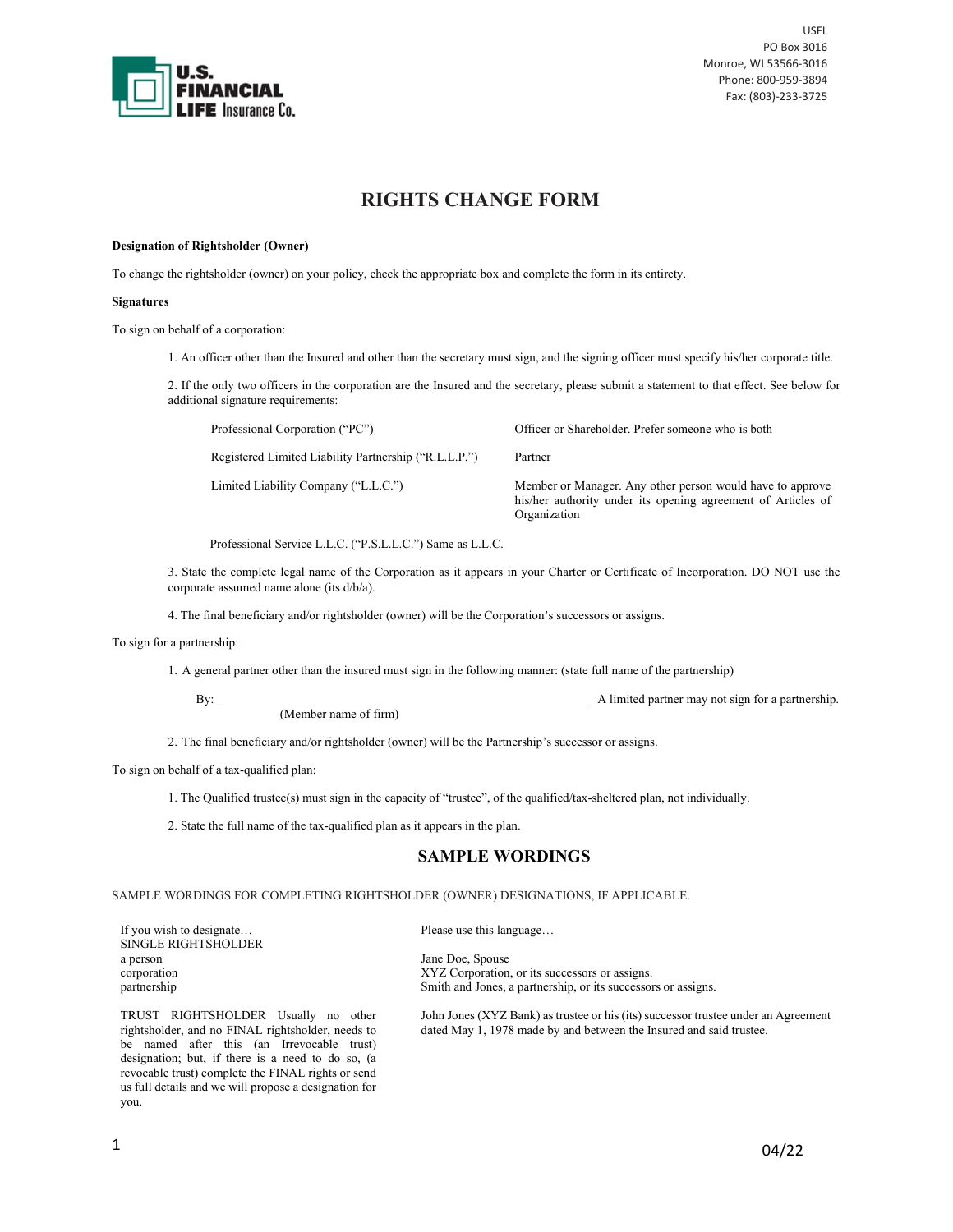

| GROUP (more than one person) RIGHTSHOLDER<br>Group rightsholder must act Jointly and ownership<br>interests cannot be apportioned. | Insured's children<br>Children, Jane Doe, John Doe and Mary Doe<br>Children of marriage of Insured and spouse, Mary Doe |
|------------------------------------------------------------------------------------------------------------------------------------|-------------------------------------------------------------------------------------------------------------------------|
| Children                                                                                                                           | Children of marriage of Insured and spouse, Mary Doe, including John Doe and<br>Susan Doe                               |
| Parents                                                                                                                            | Mother, Jane Doe and Father, James Doe -OR-<br>Mother and Father of Insured, Jane and James Does, respectively.         |
| SINGLE PRIMARY RIGHTSHOLDER AND SINGLE CONTINGENT RIGHTSHOLDER                                                                     |                                                                                                                         |
| Spouse, followed by child                                                                                                          | -- Spouse, Mary Doe, if living, if not, daughter, Jane Doe                                                              |
| SINGLE PRIMARY RIGHTSHOLDER AND GROUP CONTINGENT RIGHTSHOLDER                                                                      |                                                                                                                         |

| Spouse, followed by unnamed children | -- Spouse, Mary Doe, if living, if not, Insured's children                     |
|--------------------------------------|--------------------------------------------------------------------------------|
| Spouse, followed by named children   | -- Spouse, Harry Doe, if living, if not, son, Frank Doe and daughter, Jane Doe |

GROUP PRIMARY RIGHTSHOLDER AND SINGLE CONTINGENT RIGHTSHOLDER Children, followed by spouse -- Insured's children, if none if living, spouse, Mary Doe

## General Information for Change in Ownership

- If the new Owner is a U.S. citizen, they must have a primary residence in the United States. If the person is a U.S. Citizen but lives abroad, the change of ownership will require the approval of the USFL Anti-Money Laundering team.
- If the new Owner is not a U.S. citizen, they must have a primary resident address in the U.S. and have an unexpired visa or Green Card. Copies of the unexpired visa or Green Card must be submitted with this request. We will accept an unexpired visa in the following visa categories A, E, G, H, U, K, L, N, NATO, P, R, S, T, TN, TD, U, TPS or V. We will also need a copy of an unexpired visa and I-94 document.
- A Non-U.S. citizen that has a visitor's visa, an expired Green Card or visa, no visa or has a visa in the following categories: B, C, D, F, J, M, Q, TWOV, will not be accepted as a new Owner and the ownership change must be declined under the USFL Anti-Money Laundering team.
- For Legal Resident Aliens: A copy of the unexpired Green Card or acceptable visa and I-94 form will be required to be submitted with the change of ownership request.
- For Trusts: Taxpayer Identification Number of the Trust and a copy of a Trust Certification or significant pages and signature page of the Trust Agreement that proves the existence of the Trust, the name and date of the Trust Agreement, as well as the name of the Trustee(s).
- For Partnerships: Pertinent page from the Partnership agreement that proves the Partnership exists and indicates the names of the Partners.
- For Private Corporations: Articles of Incorporation or copy of business license and documentation indicating the acting party has the authority to act on behalf of the Corporation.
- For Publicly Traded Corporations: No additional requirements need to be submitted.
- All non-resident individual and foreign business (Corporation, Trust, Partnership) new Owners require the approval of the USFL Anti-Money Laundering team. In addition to the requirements outlined above, the USFL Anti-Money Laundering team also requires these new Owners to have a U.S. Bank account.

### General Information for New Owner(s) concerning Taxpayer Identification Number

- Federal Law requires you to provide to us the correct Taxpayer Identification Number which matches your name.
- If you fail to provide the correct Taxpayer Identification Number, tax withholding may be required, and penalties may apply.
- You Taxpayer Identification Number is your Social Security Number if you are an individual and a U.S. person. A U.S. person is a U.S. citizen, or a non-citizen of the United States who is a U.S. resident for tax purposes. If you are a foreign individual who is not eligible to apply for a Social Security Number, your Taxpayer Identification Number is your individual Taxpayer Identification Number or "ITIN" issued by IRS. If you are an entity (U.S. or foreign), your Taxpayer Identification Number is the Employer Identification Number or "EIN" issued by IRS.
- In the case of a minor, the minor's Social Security Number must be provided. If the minor does not have a Social Security Number, the natural guardian for the minor's owner may obtain one by applying to the Social Security Administration on Application Form SS-4. If the newly acquired number is not received by U.S. Financial Life Insurance within 60 days, U.S. Financial Life Insurance Company is required by law to withhold on any taxable interest being credited to the policy/contract.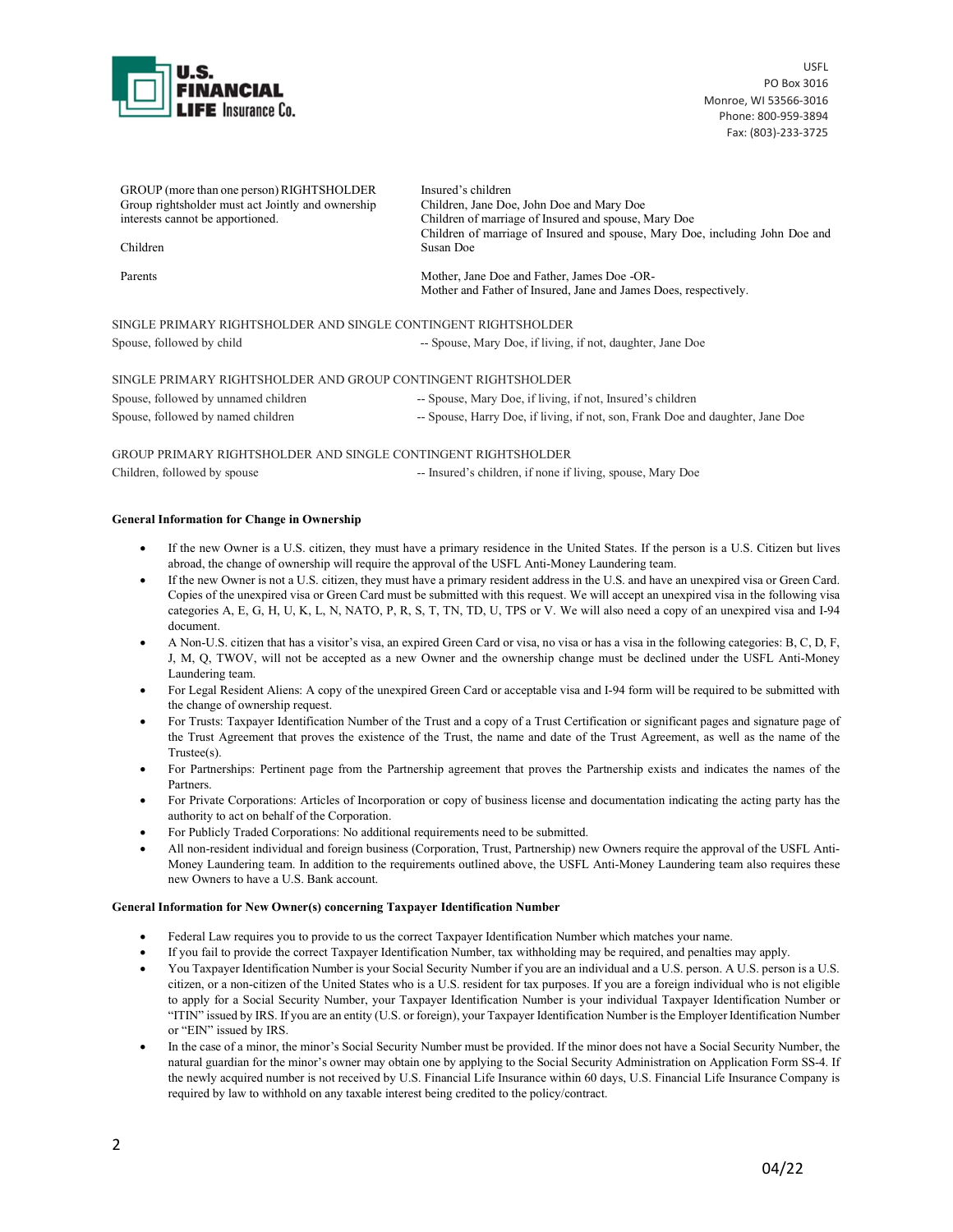

### General Information on USA PATRIOT Act - Customer Identification Program

Section 326 of the USA PATRIOT Act outlines important information about procedures for opening new accounts

To help the government fight the funding of terrorism and money laundering activities, Federal law requires all financial institutions to obtain, verify, and record information that identifies each person who opens an account.

To comply with Section 326, U.S. Financial Life Insurance Company will ask for your name, address, date of birth, and other information necessary to allow us to identify you when opening an account. We may also ask to see your driver's license or other identifying documents.

### You May Use This Form:

To change the rightsholder.

For any number of policies, provided you are requesting an identical change for each policy.

### TAX CONSEQUENCES

An attorney should be consulted about possible tax consequences in the following instances:

(a) If the rightsholder is not the Insured and is not the beneficiary; (b) if the rightsholder designates joint rights to two or more individuals, as a gift; (c) if the rightsholder is a corporation and is not a beneficiary; (d) if rights are changed on an annuity issued after April 22, 1987; ( e) a transfer to a person two or more generations younger than the transfer or (generation skipping); (f) If the policy has a loan and the rights are being transferred as a gift.

Please be advised: Due to IRS implementation of the Foreign Account Tax Compliance Act (FATCA), taxable disbursements made to entity (business, trust, or estate) owner's payees may be subject to 30% withholding if proper documentation is not on file. Proper documentation is considered to be a properly completed and signed IRS Form W-9 for domestic entities. Foreign entities are expected to submit a properly completed and correct type of IRS Form W-8. In the event proper documentation is not on file with USFL we will withhold the required 30% upon disbursement. For further details regarding the FATCA rules and regulations and how disbursements may be affected, please contact your tax advisor.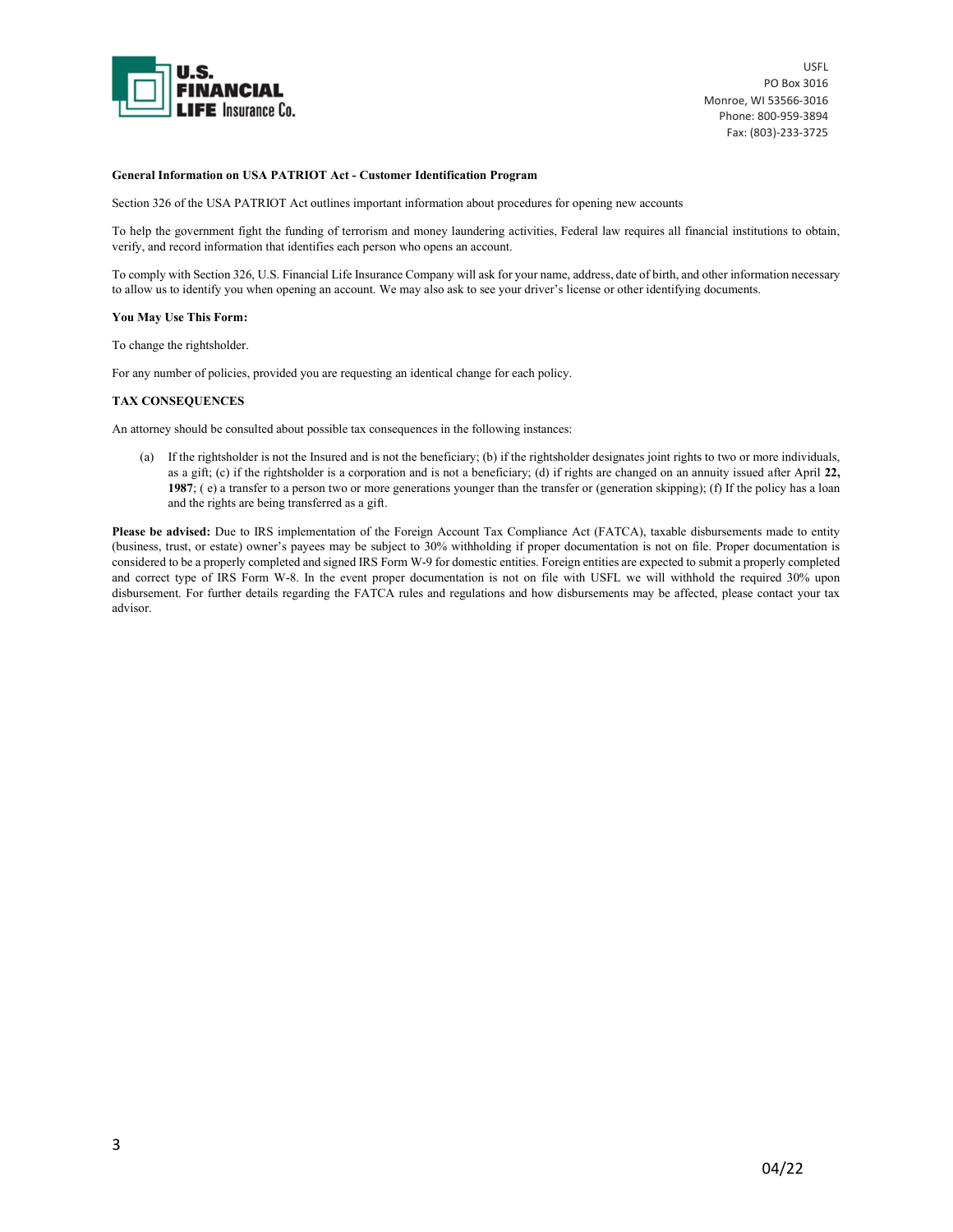

# RIGHTS CHANGE FORM

| <b>JOINT POLICY</b><br><b>YES</b> | N <sub>O</sub>                 |
|-----------------------------------|--------------------------------|
| POLICY NUMBER                     |                                |
| POLICY OWNER                      | POLICY OWNER DOB               |
| POLICY OWNER                      | POLICY OWNER DOB               |
| POLICY OWNER                      | POLICY OWNER DOB               |
|                                   |                                |
|                                   | POLICY OWNER PHONE NUMBER: ( ) |

RIGHTS: Rightsholder, Contract Holder (owner) on record remains unchanged unless this section is completed.

Where two or more rightsholders are designated, those living shall act jointly unless otherwise indicated.

IRS Form W-9 must be completed by the NEW RIGHTSHOLDER AND submitted to the company with new rightsholder's TIN.

Is this ownership change in connection with a viatical or life settlement transaction?



Is the new owner a U.S. Citizen or a legal entity established under U.S. Law?

| $\cdot$ IN <sub>0</sub> |
|-------------------------|
|                         |

If the new owner is a nominee, fiduciary, or intermediary for a beneficial owner, is the Insured a U.S. Citizen or legal entity established under U.S. Law?

| $V_{\rm{es}}$ | $\mathsf{LN}_0$ |
|---------------|-----------------|
|               |                 |

Is the beneficial owner a U.S. Citizen or a legal entity established under U.S. Law?

| Y AS | $N_0$ |
|------|-------|

Is this owner change for the benefit of a Politically Exposed Person (PEP)\*?

| YAS | INo |
|-----|-----|

If yes, provide position and country: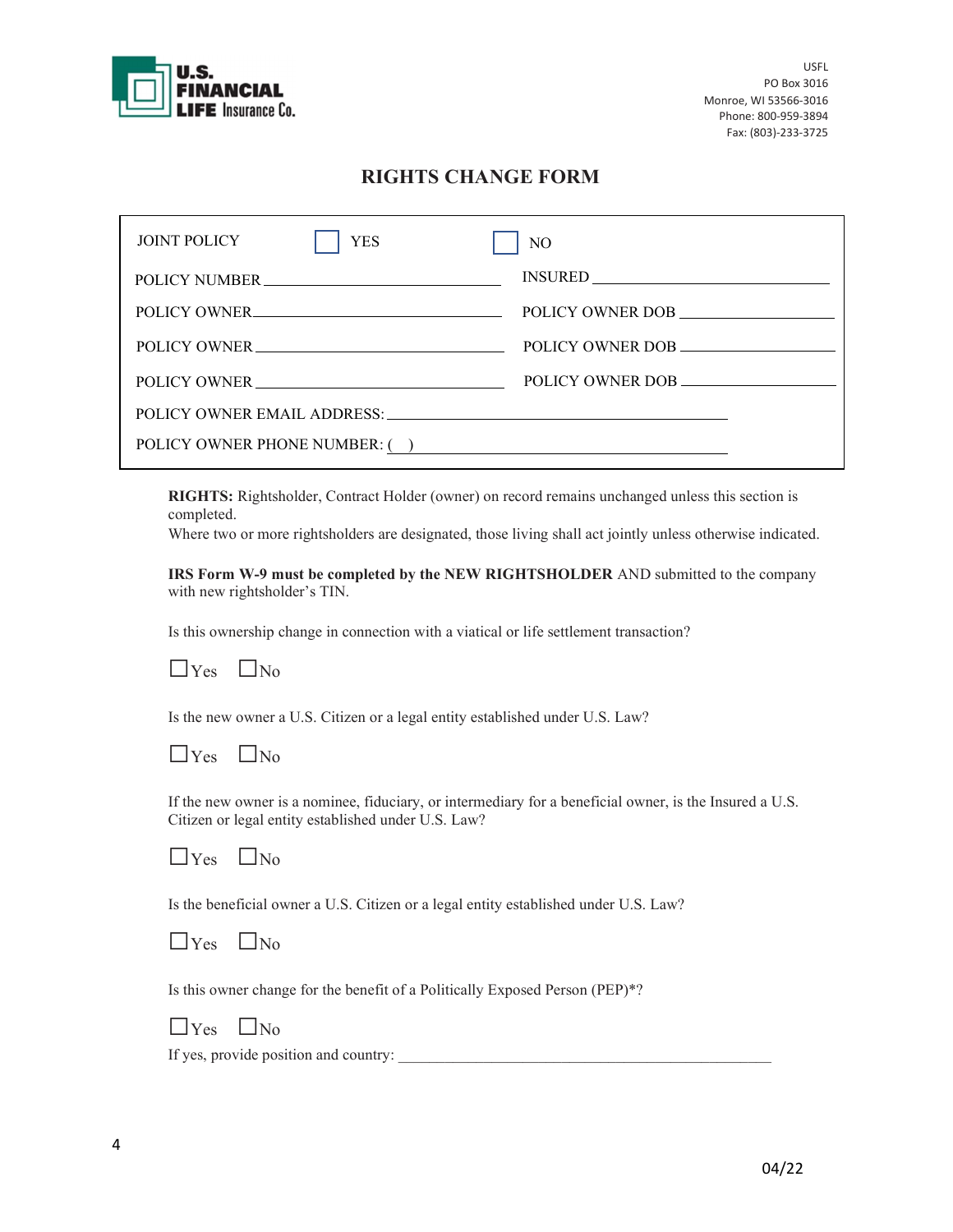

Please change the Policy(ies) so that all rights provided in "Rights (Ownership) Under Policy" belong exclusively to (if naming joint rightsholders, the following information needs to be provided for all named rightsholders):

| 1.                                                                                        | $\Box$ Insured/Annuitant $\Box$ Individual $\Box$ Trust $\Box$ Partnership $\Box$ Sole Proprietorship |                                                                      |
|-------------------------------------------------------------------------------------------|-------------------------------------------------------------------------------------------------------|----------------------------------------------------------------------|
|                                                                                           | $\Box$ LLC $\Box$ Charity/Non-Profit                                                                  |                                                                      |
| a.                                                                                        |                                                                                                       |                                                                      |
|                                                                                           |                                                                                                       |                                                                      |
|                                                                                           | Legal Address (Full Street, City, State, Zip)                                                         |                                                                      |
|                                                                                           | Mailing Address (if different from legal address)                                                     |                                                                      |
|                                                                                           | New rightsholder occupation and type of business                                                      |                                                                      |
|                                                                                           |                                                                                                       | SSN #/TIN (IRS Form W-9 signed by new rightsholder must be included) |
|                                                                                           |                                                                                                       | Primary Beneficiary Name                                             |
|                                                                                           |                                                                                                       |                                                                      |
| Government-issued picture ID type (e.g., Driver's License/Passport/Green Card/Visa;       |                                                                                                       |                                                                      |
|                                                                                           |                                                                                                       |                                                                      |
| All non-resident individual and foreign business new rightsholders must have a U.S. Bank. |                                                                                                       |                                                                      |
|                                                                                           |                                                                                                       |                                                                      |
|                                                                                           |                                                                                                       |                                                                      |
|                                                                                           |                                                                                                       |                                                                      |
|                                                                                           |                                                                                                       |                                                                      |
|                                                                                           |                                                                                                       |                                                                      |
|                                                                                           | NOTE: If owner is an entity, please provide below additional details.                                 |                                                                      |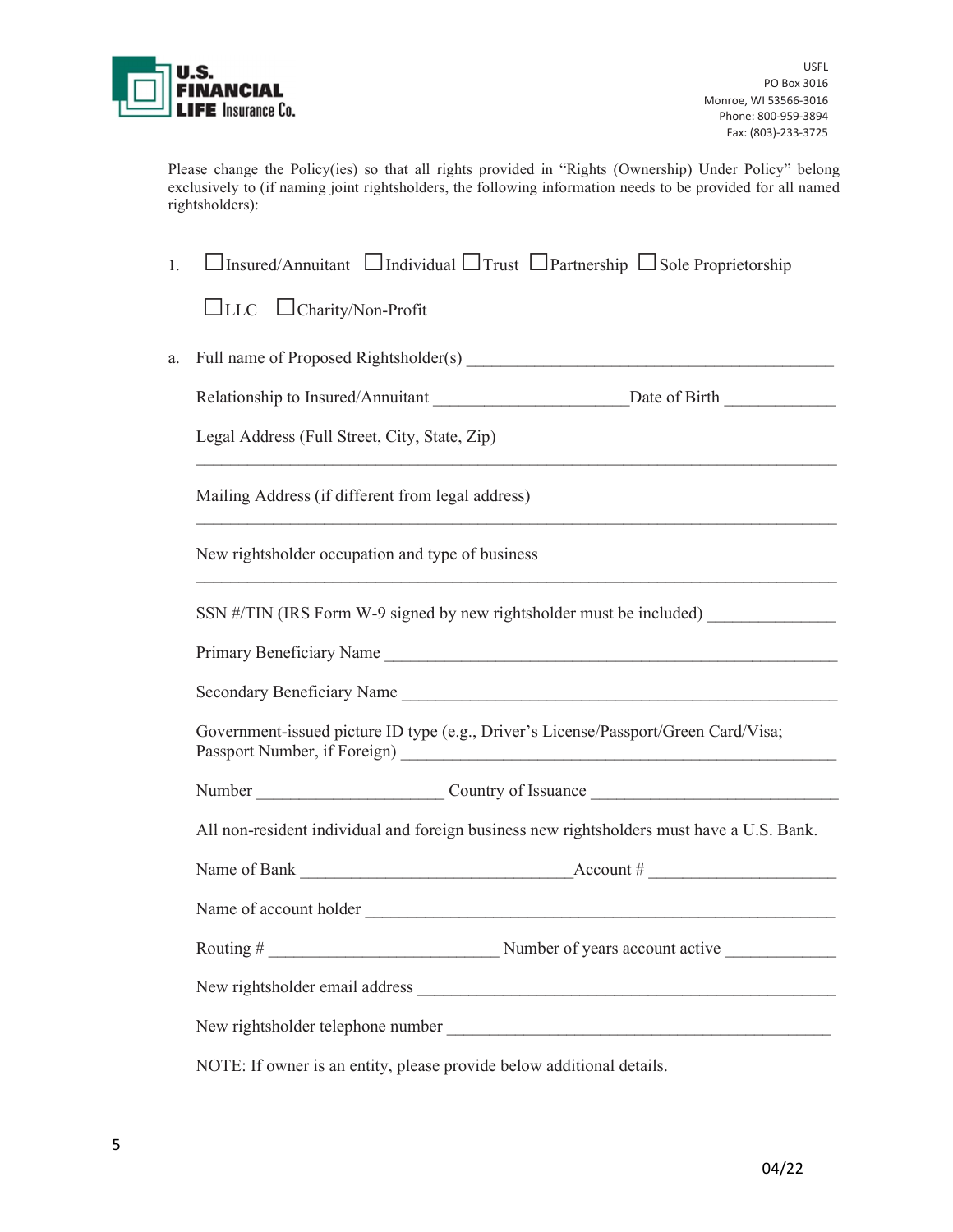

|                | GIIN (Global Intermediary Identification Number - if entity is foreign) _______________                                                                                              |  |  |
|----------------|--------------------------------------------------------------------------------------------------------------------------------------------------------------------------------------|--|--|
|                |                                                                                                                                                                                      |  |  |
|                |                                                                                                                                                                                      |  |  |
|                | Nature of relationship between the corporation and the USFL client ______________                                                                                                    |  |  |
|                | NAICS code (North American Industry Classification System) _____________________                                                                                                     |  |  |
| $\mathbf{b}$ . | One box must be checked:                                                                                                                                                             |  |  |
|                | FINAL RIGHTSHOLDER (IF ALL PERSONS DESIGNATED PREDECEASED THE<br><b>INSURED</b> )                                                                                                    |  |  |
|                | $\Box$ The Insured/Annuitant                                                                                                                                                         |  |  |
|                | $\Box$ The executors and administrators of the rightsholder, if two or more rightsholders, the<br>executors or administrators of the survivor of said rightsholder (the last to die) |  |  |
| 2.             | <b>Contingent/Successor Owner:</b>                                                                                                                                                   |  |  |
|                | Full name of Contingent/Successor Owner                                                                                                                                              |  |  |
|                | $SSN\#/TIN \_\_$<br>Date of Birth                                                                                                                                                    |  |  |
|                | Legal Address (Full Street, City, State, Zip)                                                                                                                                        |  |  |
|                | Mailing Address (if different from legal address)                                                                                                                                    |  |  |
|                | Government-issued picture ID type (e.g., Driver's License/Passport/Green Card/Visa;                                                                                                  |  |  |
|                |                                                                                                                                                                                      |  |  |
| 3.             | Check one option (All Joint Owners must select same option)                                                                                                                          |  |  |
|                | <b>First Name</b><br>Last Name                                                                                                                                                       |  |  |
|                | $\Box$ I, along with all Joint Owners, wish to receive billing.                                                                                                                      |  |  |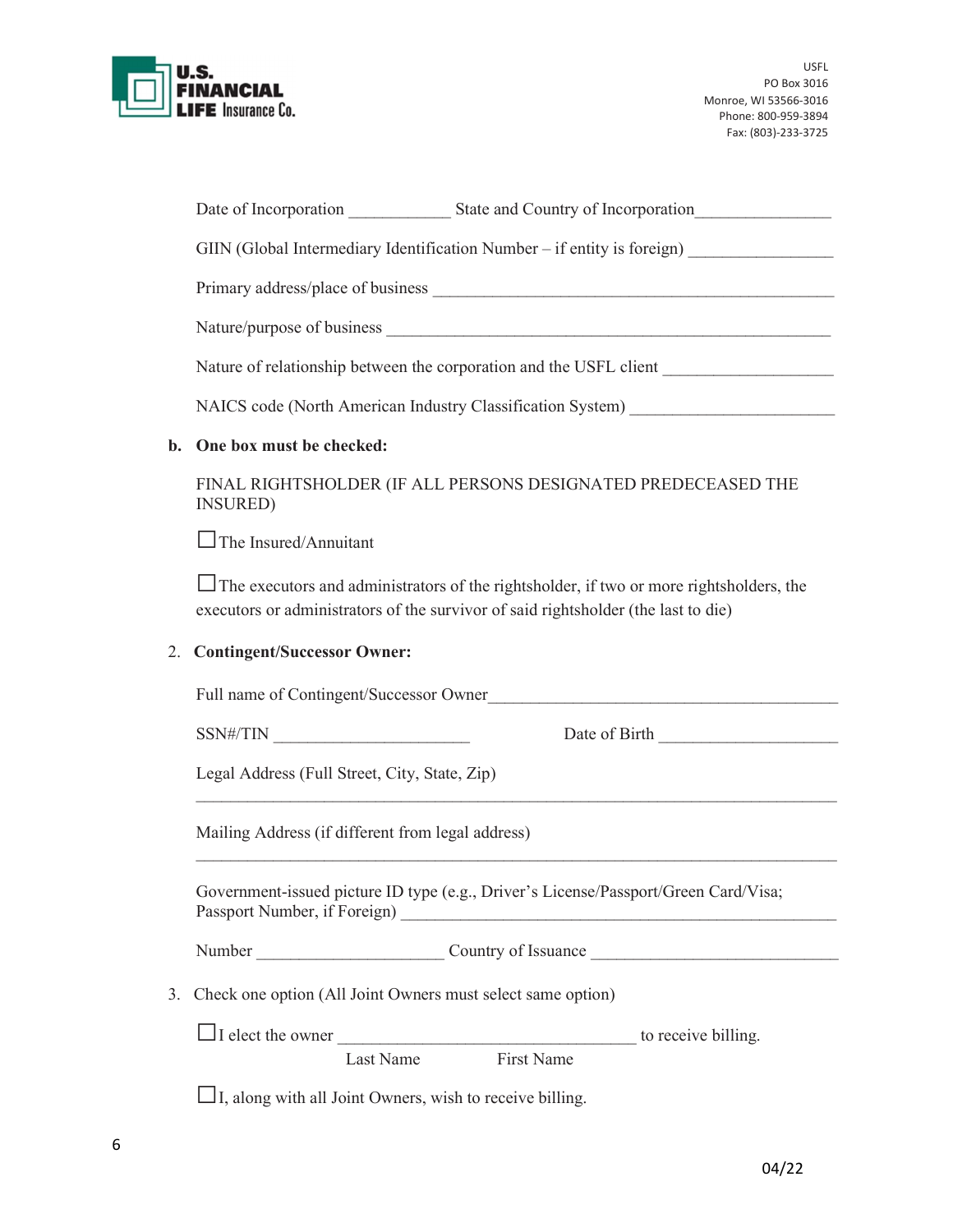

|    | 4. If the new owner is a Corporation, Partnership, LLC, or Charity/Non-Profit:                                                                                           |      |
|----|--------------------------------------------------------------------------------------------------------------------------------------------------------------------------|------|
|    | Is the entity owner a publicly traded company?                                                                                                                           |      |
|    | $\square$ No<br>$\Box$ Yes                                                                                                                                               |      |
|    | If, "Yes", please complete controlling person and authorized person sections.                                                                                            |      |
|    | If, "No", please complete beneficial owner, controlling person and authorized person sections.                                                                           |      |
|    | Does the policy entity owner have a complex entity ownership structure?<br>(i.e., One (1) or more entities own 25% or more of the entity owner on this insurance policy) |      |
|    | $\Box$ Yes<br>$\square$ No                                                                                                                                               |      |
|    | <b>Beneficial Owner:</b>                                                                                                                                                 |      |
| a) | Name                                                                                                                                                                     |      |
|    |                                                                                                                                                                          |      |
|    | Legal Address (Full Street, City, State, Zip)                                                                                                                            |      |
|    | Government-issued picture ID type (e.g., Driver's License/Passport/Green Card/Visa;                                                                                      |      |
|    |                                                                                                                                                                          |      |
|    | Is this individual a Politically Exposed Person (PEP)*?                                                                                                                  |      |
|    |                                                                                                                                                                          |      |
|    | $\square$ No<br>$\Box$ Yes                                                                                                                                               |      |
|    |                                                                                                                                                                          |      |
|    | Name                                                                                                                                                                     |      |
| b) | Percentage of Ownership                                                                                                                                                  | $\%$ |

 Government-issued picture ID type (e.g., Driver's License/Passport/Green Card/Visa; Passport Number, if Foreign)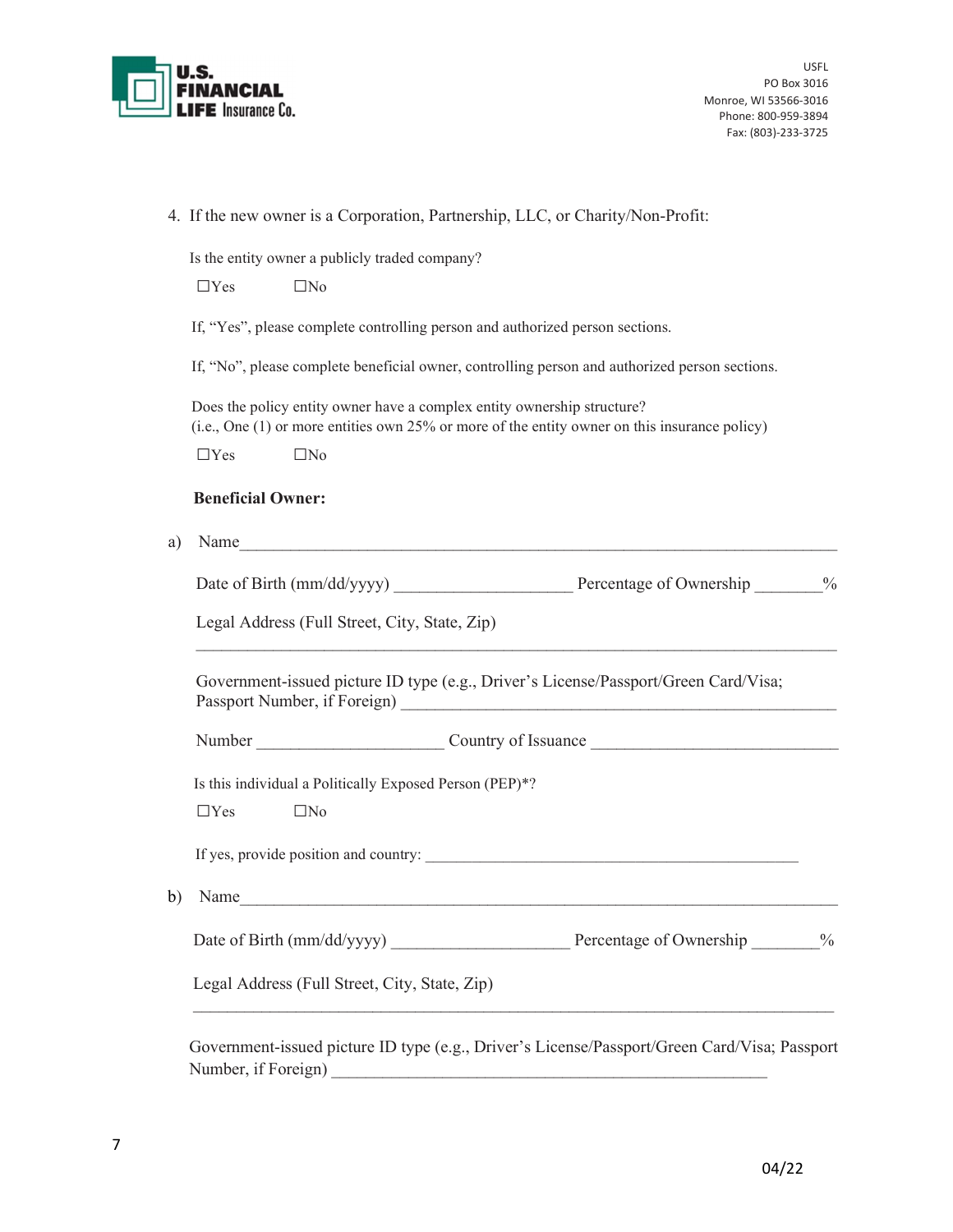

|           | Number Country of Issuance                                                                                                         |  |  |  |
|-----------|------------------------------------------------------------------------------------------------------------------------------------|--|--|--|
|           | Is this individual a Politically Exposed Person (PEP)*?                                                                            |  |  |  |
|           | $\Box$ Yes<br>$\square$ No                                                                                                         |  |  |  |
|           |                                                                                                                                    |  |  |  |
| $\circ$ ) | Name                                                                                                                               |  |  |  |
|           |                                                                                                                                    |  |  |  |
|           | Legal Address (Full Street, City, State, Zip)<br>,我们也不能在这里的人,我们也不能在这里的人,我们也不能在这里的人,我们也不能在这里的人,我们也不能在这里的人,我们也不能在这里的人,我们也不能在这里的人,我们也 |  |  |  |
|           | Government-issued picture ID type (e.g., Driver's License/Passport/Green Card/Visa;                                                |  |  |  |
|           |                                                                                                                                    |  |  |  |
|           | Is this individual a Politically Exposed Person (PEP)*?                                                                            |  |  |  |
|           | $\Box$ Yes<br>$\square$ No                                                                                                         |  |  |  |
|           |                                                                                                                                    |  |  |  |
| d)        |                                                                                                                                    |  |  |  |
|           |                                                                                                                                    |  |  |  |
|           | Legal Address (Full Street, City, State, Zip)                                                                                      |  |  |  |
|           | Government-issued picture ID type (e.g., Driver's License/Passport/Green Card/Visa;                                                |  |  |  |
|           |                                                                                                                                    |  |  |  |
|           | Is this individual a Politically Exposed Person (PEP)*?                                                                            |  |  |  |
|           | $\Box$ Yes<br>$\square$ No                                                                                                         |  |  |  |
|           |                                                                                                                                    |  |  |  |
|           | <b>Controlling Person:</b><br>5.                                                                                                   |  |  |  |

 Provide the following information for one individual with significant responsibility for managing the legal entity policy owner, such as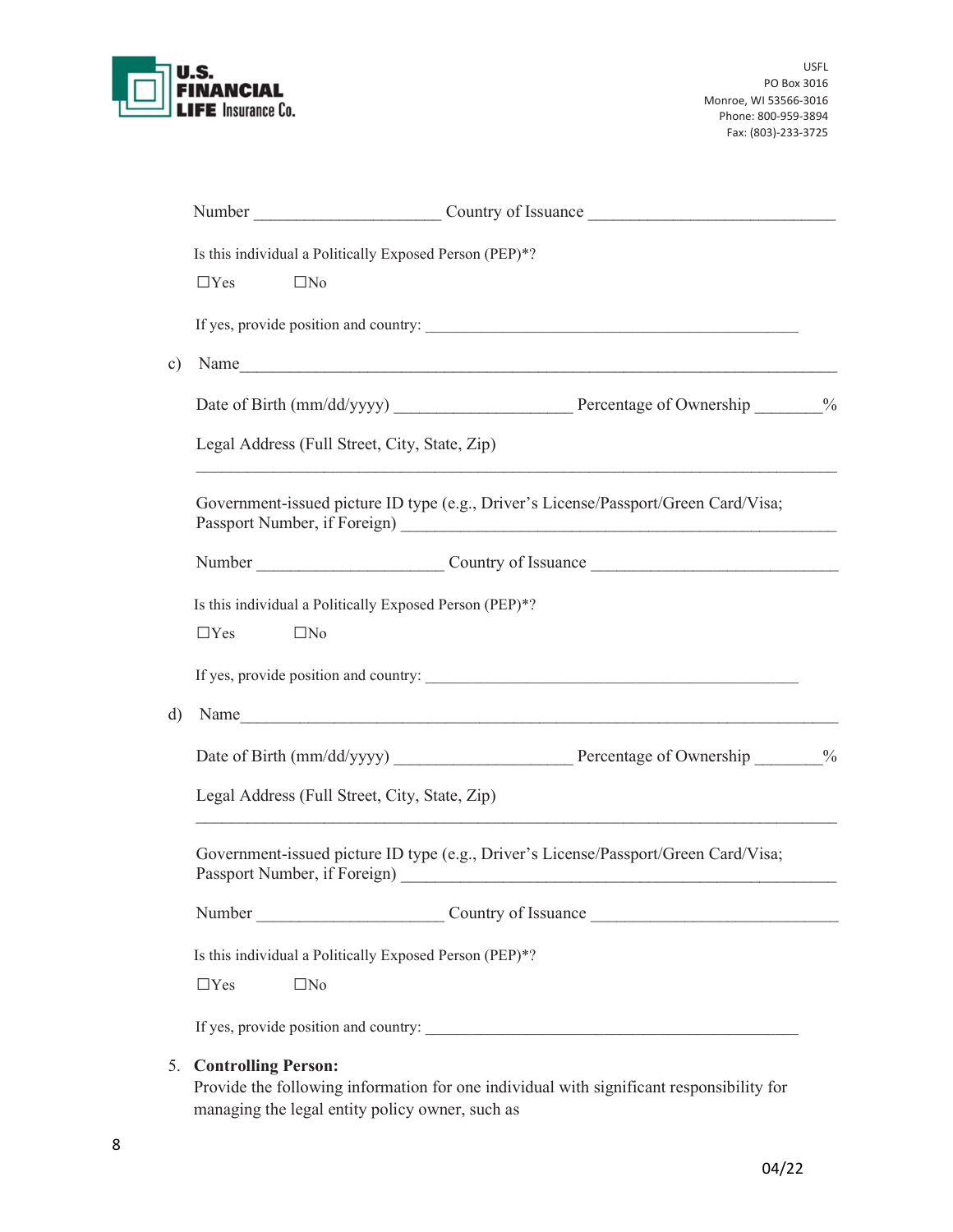

|                           | a) An executive officer or senior manager (e.g., Chief Executive Officer, Chief Financial |
|---------------------------|-------------------------------------------------------------------------------------------|
|                           | Officer, Chief Operating Officer, Managing Member, General Partner, President, Vice       |
| President, Treasurer), or |                                                                                           |

b) Any other individual who regularly performs similar functions

| Legal Address (Full Street, City, State, Zip) | ,我们也不能在这里的时候,我们也不能在这里的时候,我们也不能会在这里的时候,我们也不能会在这里的时候,我们也不能会在这里的时候,我们也不能会在这里的时候,我们也不                  |  |
|-----------------------------------------------|----------------------------------------------------------------------------------------------------|--|
|                                               | Government-issued picture ID type (e.g., Driver's License/Passport/Green Card/Visa;                |  |
|                                               |                                                                                                    |  |
|                                               | Is this individual a Politically Exposed Person (PEP)*?                                            |  |
| $\Box$ No<br>$\Box$ Yes                       |                                                                                                    |  |
|                                               |                                                                                                    |  |
| <b>Authorized Person:</b><br>6.               |                                                                                                    |  |
|                                               | Authorized person opening the account on behalf of the entity policy owner                         |  |
|                                               |                                                                                                    |  |
|                                               |                                                                                                    |  |
| Legal Address (Full Street, City, State, Zip) |                                                                                                    |  |
|                                               | ,我们也不能在这里的人,我们也不能在这里的人,我们也不能在这里的人,我们也不能在这里的人,我们也不能在这里的人,我们也不能在这里的人,我们也不能在这里的人,我们也<br>b) Name Title |  |
|                                               |                                                                                                    |  |

7. If the new owner is a trust, please provide necessary Trustee and Grantor information

Name of policy owner/entity \_\_\_\_\_\_\_\_\_\_\_\_\_\_\_\_\_\_\_\_\_\_\_\_\_\_\_\_\_\_\_\_\_\_\_\_\_\_\_\_\_\_\_\_\_\_\_\_\_\_\_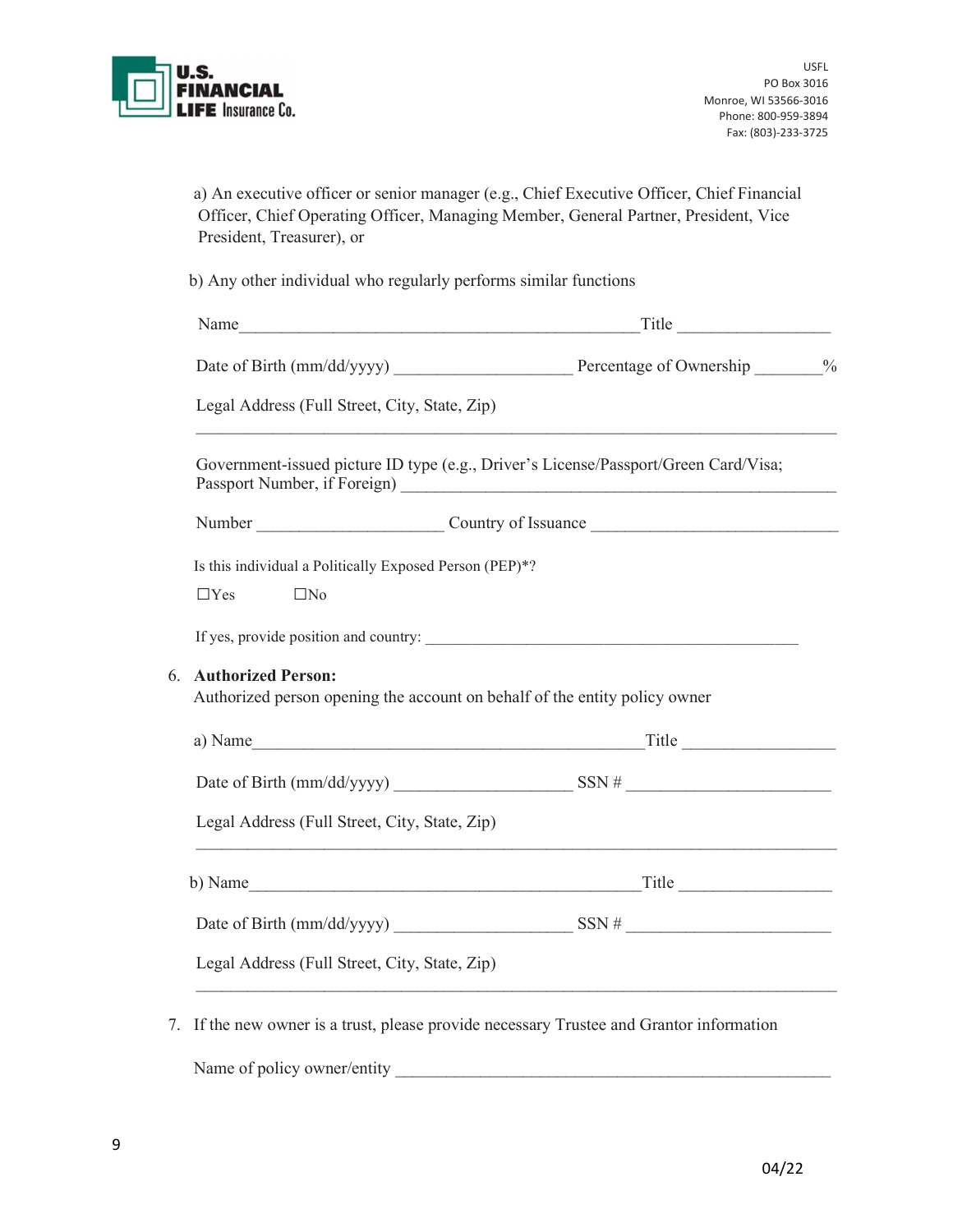

|                                                   | NAICS Code |                                                                                                                                                                                                                                                                                                                                                                                                               |
|---------------------------------------------------|------------|---------------------------------------------------------------------------------------------------------------------------------------------------------------------------------------------------------------------------------------------------------------------------------------------------------------------------------------------------------------------------------------------------------------|
|                                                   |            |                                                                                                                                                                                                                                                                                                                                                                                                               |
|                                                   |            |                                                                                                                                                                                                                                                                                                                                                                                                               |
|                                                   |            |                                                                                                                                                                                                                                                                                                                                                                                                               |
|                                                   |            |                                                                                                                                                                                                                                                                                                                                                                                                               |
|                                                   |            |                                                                                                                                                                                                                                                                                                                                                                                                               |
| Mailing Address (if different from legal address) |            |                                                                                                                                                                                                                                                                                                                                                                                                               |
|                                                   |            |                                                                                                                                                                                                                                                                                                                                                                                                               |
|                                                   |            |                                                                                                                                                                                                                                                                                                                                                                                                               |
|                                                   |            |                                                                                                                                                                                                                                                                                                                                                                                                               |
| Country of Issuance                               |            |                                                                                                                                                                                                                                                                                                                                                                                                               |
|                                                   |            |                                                                                                                                                                                                                                                                                                                                                                                                               |
|                                                   |            |                                                                                                                                                                                                                                                                                                                                                                                                               |
|                                                   |            |                                                                                                                                                                                                                                                                                                                                                                                                               |
|                                                   |            | Place of business Full Street City State Zip Code<br>(Global Intermediary Identification Number – if entity is foreign)<br>Nature of relationship between the entity and USFL client: ______________________<br>a) Name<br>,我们也不能在这里的时候,我们也不能在这里的时候,我们也不能会在这里的时候,我们也不能会在这里的时候,我们也不能会在这里的时候,我们也不能会在这里的时候,我们也<br>Government-issued picture ID type (e.g., Driver's License/Passport/Green Card/Visa;<br>b) Name |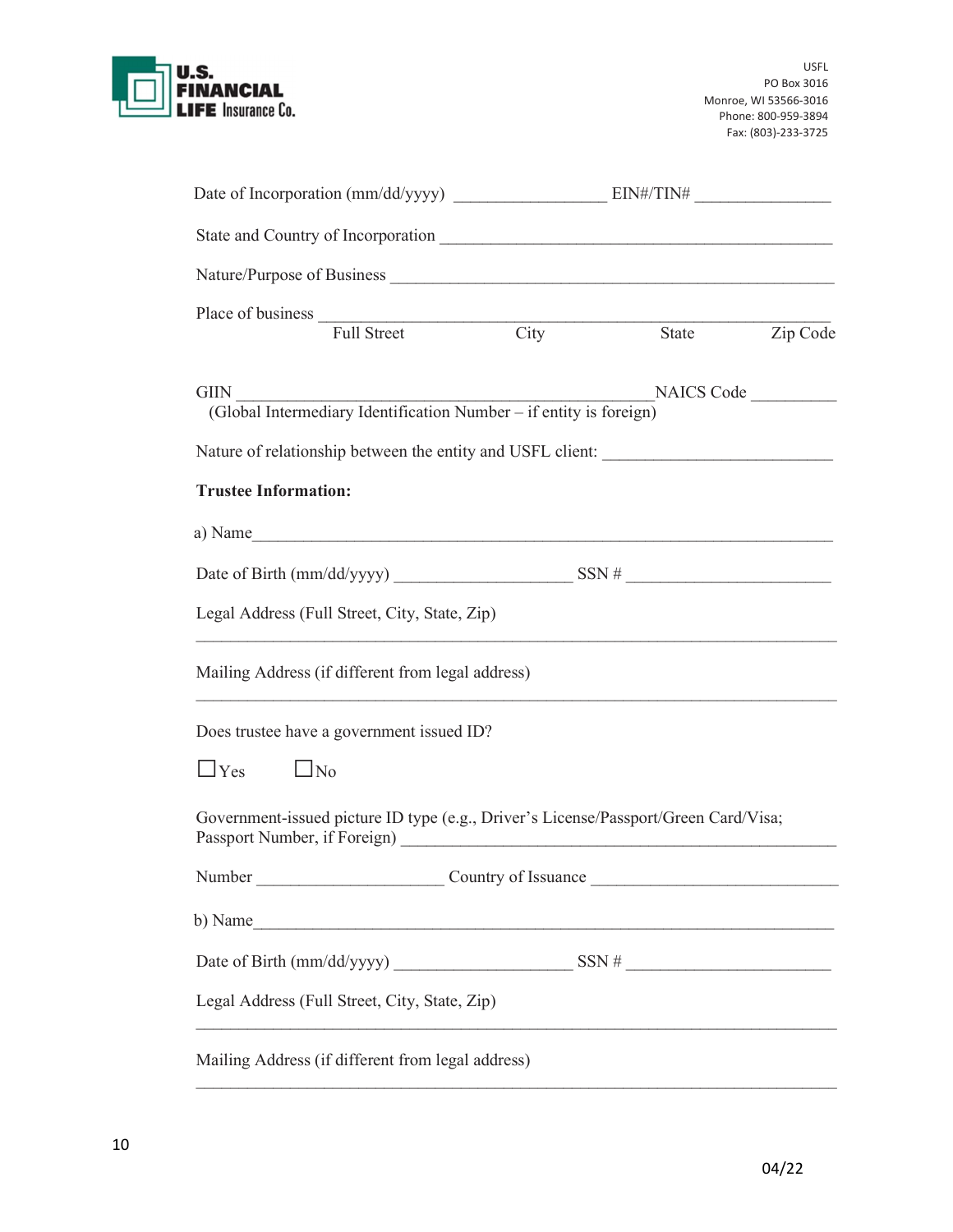

| Does trustee have a government issued ID? |  |  |  |  |
|-------------------------------------------|--|--|--|--|
|-------------------------------------------|--|--|--|--|

 $\Box$ Yes  $\Box$ No

Government-issued picture ID type (e.g., Driver's License/Passport/Green Card/Visa; Passport Number, if Foreign) \_\_\_\_\_\_\_\_\_\_\_\_\_\_\_\_\_\_\_\_\_\_\_\_\_\_\_\_\_\_\_\_\_\_\_\_\_\_\_\_\_\_\_\_\_\_\_\_\_\_\_

Number Country of Issuance

8. SIGNATURES: The undersigned Rightsholder (Owner) requests the company to accept and record the designations above, to add the provisions of this form his/her/its policy/contract (If necessary to update it), to issue an endorsement consistent with the above designations or to accept this form as an endorsement (whichever it deems appropriate), and to accept any material changes above that I have initiated or otherwise ratified. If signing on behalf of a corporation or partnership, see "Instructions for completing this form" page 1.

| Signature of Owner |      |
|--------------------|------|
| Signature of Owner |      |
| Signature of Owner |      |
| Witness            | Date |

If rightsholder (owner) resides in Massachusetts, a witness is mandatory and a named beneficiary may not be a witness.